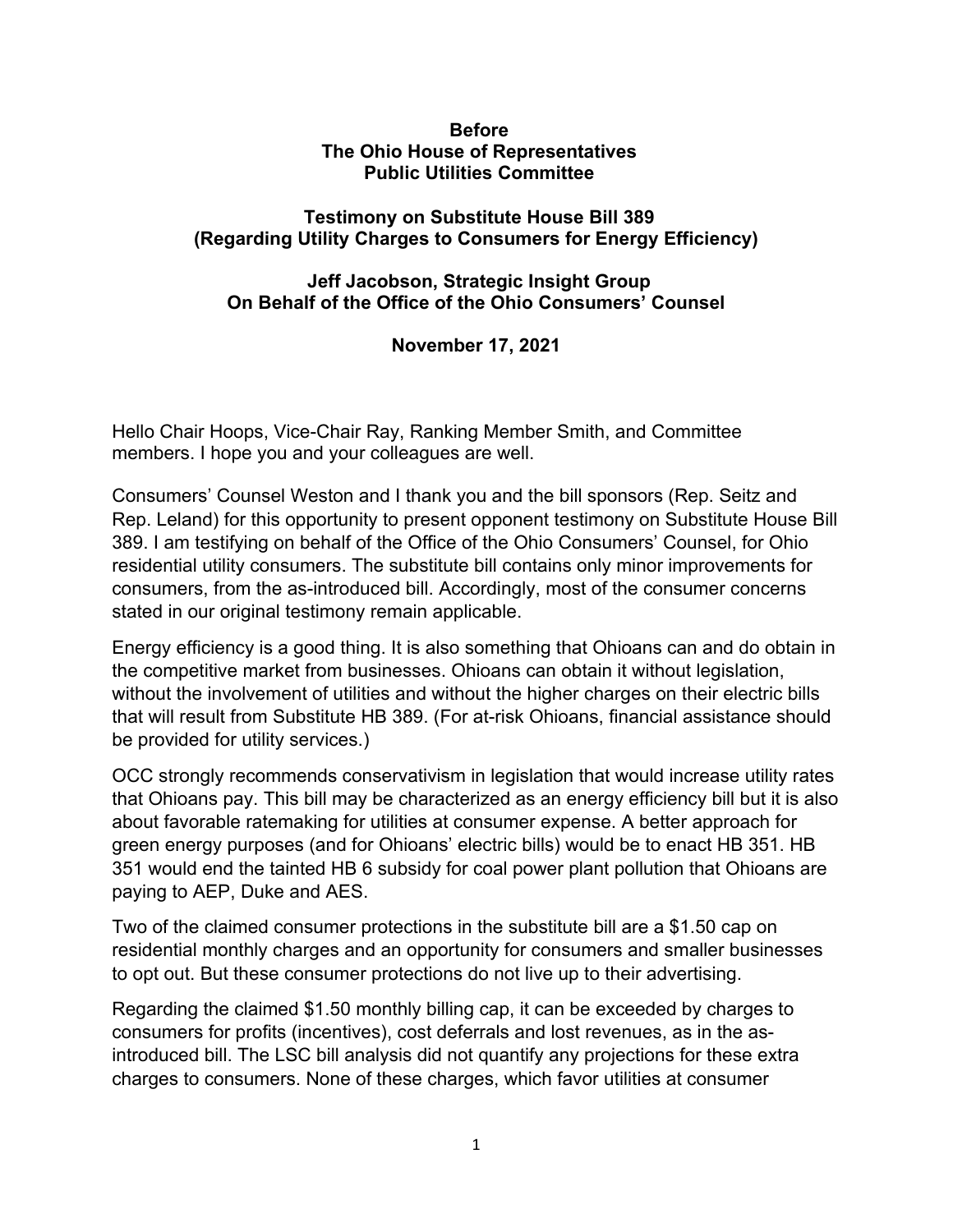expense, should be allowed on consumers' bills or at least not allowed above the \$1.50 cap.

Regarding the lost revenues charge (lines 125-133; 251-258), it is similar to the decoupling charge for FirstEnergy that was in House Bill 6 and then repealed. Recall that a FirstEnergy executive referred to that decoupling charge as utility recessionproofing, which would have been at consumer expense.

Regarding profits (so called "incentives"), Substitute HB 389 enriches electric utilities by allowing millions of dollars in charges to Ohioans for utility profits, in addition to charges for the cost of the energy efficiency programs. (Lines 236-242) That is similar to the hundreds of millions of dollars in profits that the PUCO allowed utilities to charge consumers under the former required energy efficiency programs (now repealed by HB 6).

Regarding deferrals, the substitute bill yields to utilities on their preference for deferrals. The use of deferrals is a way for the utilities to circumvent the \$1.50 cap, at consumer expense. (Lines 162-166) We had hoped that progress was being made at the PUCO to eradicate the use of lost revenues for bolstering utility revenues outside of a rate case and at consumer expense. This bill will dash such consumer hopes.

Regarding the consumer opt-out, the substitute bill continues to lock consumers into the program and its charges for up to five years, if they do not initially opt out. (Line 175) Consumers should be allowed to opt out annually. The substitute bill does add "alternative methods," such as telephonic or internet (lines 333-334), for consumers to opt out. That is an improvement.

But the substitute bill leaves consumers exposed to a much too limited opt-out window (21 days after the postmark on the utility's notice) and to an inadequate notice process for millions of consumers to even learn of their right to opt out. (Lines 318-326) Consumers should be allowed at least 60 days to opt out. And the substitute bill should require plenty of advance notice for the opt out and a public information campaign to inform consumers of their right to opt out. Also, larger business customers are given preferential treatment by being automatically opted out in the bill, with a right to opt in (lines 298-301); residential consumers should be given the same treatment – opted out unless they opt in.

Also bad is that, instead of making needed reforms of PUCO processes, the substitute bill still limits too much the opportunity for consumer advocacy and due process at the PUCO, to the benefit of utilities against consumers. After the utilities file to implement their energy efficiency programs, the PUCO is required to conduct its process and issue an order within 180 days. (Lines 151-161) A 180-day timeline for consumers to investigate and make recommendations on the utilities' application – and for the PUCO to write and issue its order – prevents due process. The parties' review process should be 180 days with expedited utility responses to discovery, followed by 75 days for the